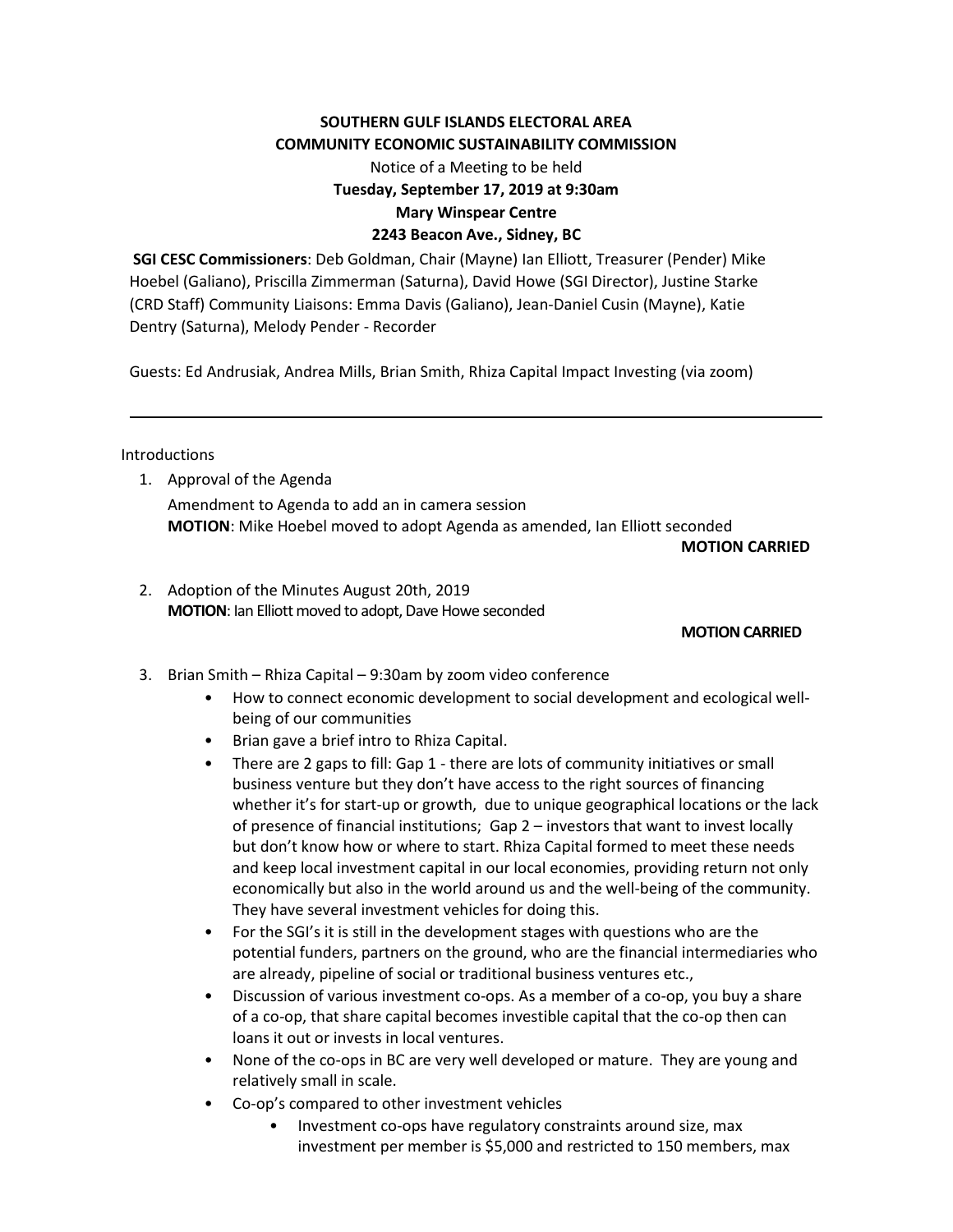fund is \$750,000. May not be a good fit for larger project strategies.

- Co-ops are one model that can work for smaller scales
- Other models or structures to look at would be venture capital or community investment corporations.
- Scales are important as there needs to be enough scale to sustain internal operations. Eco Trust Canada has a fund of \$10 mil and said it was not enough to maintain internal operations.
- Further discussion on investment vehicles and what would work on the SGI's
- Could Rhiza help develop a fund for the SGI's?
	- In principal they could design a fund that says any capital funds that come in are for the islands – like restricted funds for the SGI's. You will need to develop a healthy portfolio of investments so the investor capital is protected. Over a patient amount of time you could develop a decent portfolio however there's no a great deal of venture-capital investing on the islands. What are the community-based investments that could drive a solid financial return on investments.
- Discussed various other options, ie. Community Foundations, BC Centre of Social Enterprise and New Marketfunds with Dion Whyte.
- It was mentioned that Pender has a winery, hops farm and cidery. All of these are eligible for the venture capital tax credit where individual investors would be entitled to a 30% tax credit.
- New Marketfunds is expressly for Affordable Housing they will help guide you to the right place to look for development funding.
- What would make the SGI's a strategic area for your business model be maximized by coming into the region  $-$  a) how big is the investor market and b) what is the pipeline of good investments.
- Are there any funds that would support transportation systems for the SGI's?
	- He has no answer for it as it's a tough territory due to the costs being difficult to sustain.
- 4. 2019 Budget / 5 Year Plan Ian discussed
	- 7 initiatives revisit each one,
		- What, how, who and pay for it
		- Each initiative will be tested against the commission vision forward for 5 years. Are some completed, almost completed or taken over?
		- Draft budget discussions should start in May, budget in June
		- Review Matrix for each initiative
		- Keep in alignment with commissioner handbook

**Action items**: review initiatives, consulting reports- SGI2020 and SGI Guidebook,

- affordable housing be added as an initiative priority

# **MOTION**:

To add Affordable Housing to the SGI CESC initiatives. Dave Howe moved Mike Hoebel seconded **MOTION CARRIED**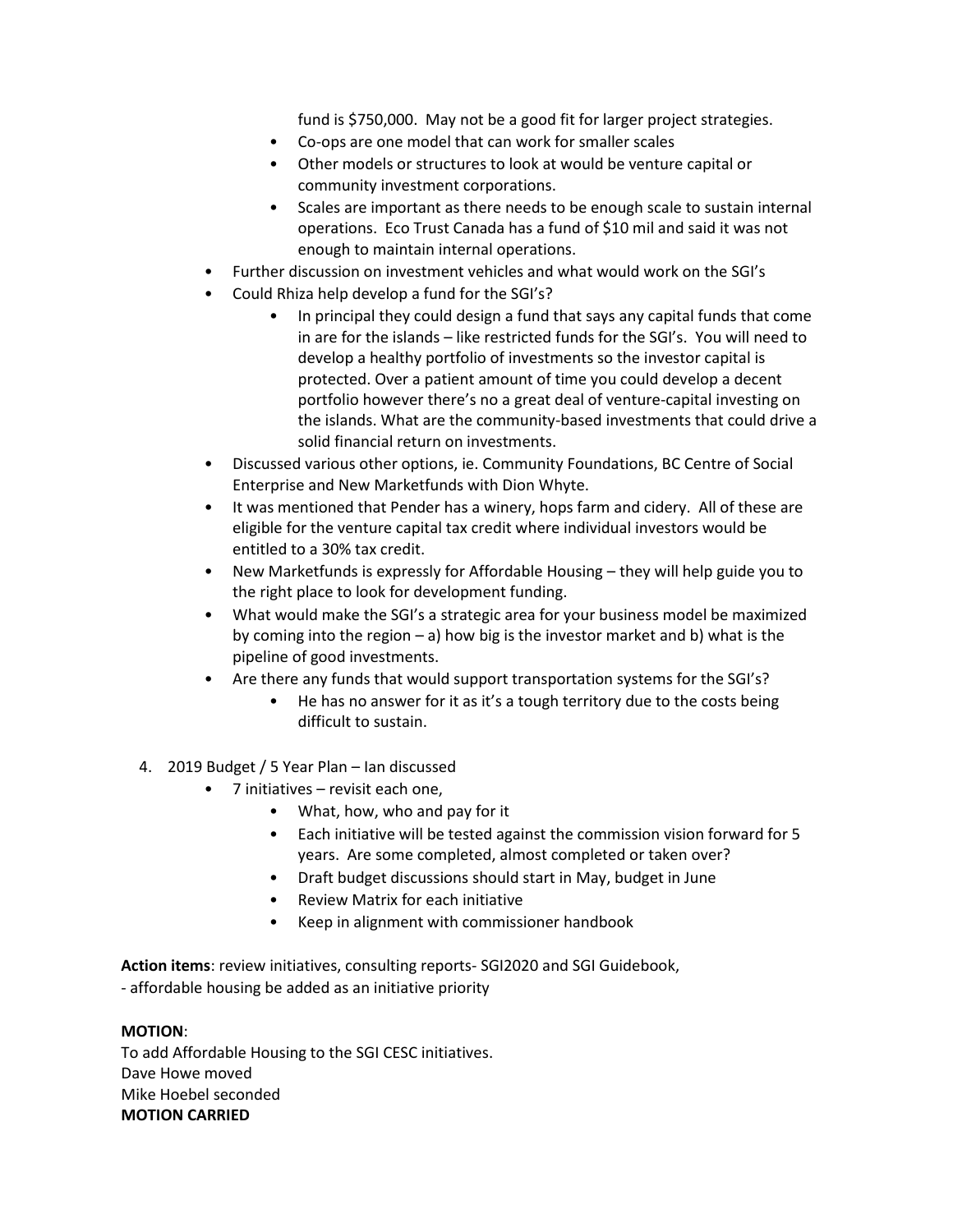- 5. CESC -CEDC Motion to move ICET Inclusion Gov't Decision Forward (attached)
	- **THEREFORE, BE IT RESOLVED** that the Salt Spring Island and Southern Gulf Islands Electoral Area Directors forward a letter, **as soon as possible**, requesting Premier Horgan for a timely decision regarding the Order in Council Regulation Change to include the Unincorporated Electoral Areas of Salt Spring Island, Southern Gulf Islands and Juan de Fuca – CRD-Capital Regional District, in the Islands Coastal Economic Trust Territory. Dave Howe moved; Ian Elliott seconded

### **MOTION CARRIED**

- 6. Report on CRC/Non-profit contract for service eligibility moved to end of agenda
- 7. SSI Joint Venture SGI Shared Business Services Association
	- Where are the funds sitting? RDF funds specific for SSI?
	- CESC has already invested in a SGI/SSI joint venture in SGITPS and would like to see how it works for SGI?

### **IN CAMERA**

**Motion to go in Camera at 12:02pm** Moved: Deb Goldman Seconded: David Howe **Carried**

**Motion to go out of Camera at 12:23pm** Moved: David Howe Seconded: Mike Hoebel **Carried**

- 8. Connectivity Update
	- Ian gave an update on the first meeting with S. Pender Trustees
	- Requested permission for Liaison's to use the Sustainable islands website and SGI CESC Facebook page was confirmed.
	- Discussion on commissioner involvement
	- It was decided that Justine be the spokesperson as she is the one with the most knowledge on the project
	- Look at calendars for what is going on the islands to schedule an appropriate community engagement meeting and work it out with the liaison's
	- RDF for \$50,000 to hire a consultant to do the digital design options. It may require a \$10-\$25,000 contribution.

**MOTION**: the feasibility of creating a reserve fund for the SGI CESC **Moved**: Ian Elliott **Seconded**: Dave Howe **MOTION CARRIED**

- 9. Affordable Housing
	- New market funds Dion Whyte is the contact for funding of affordable housing. A zoom meeting will be set up.